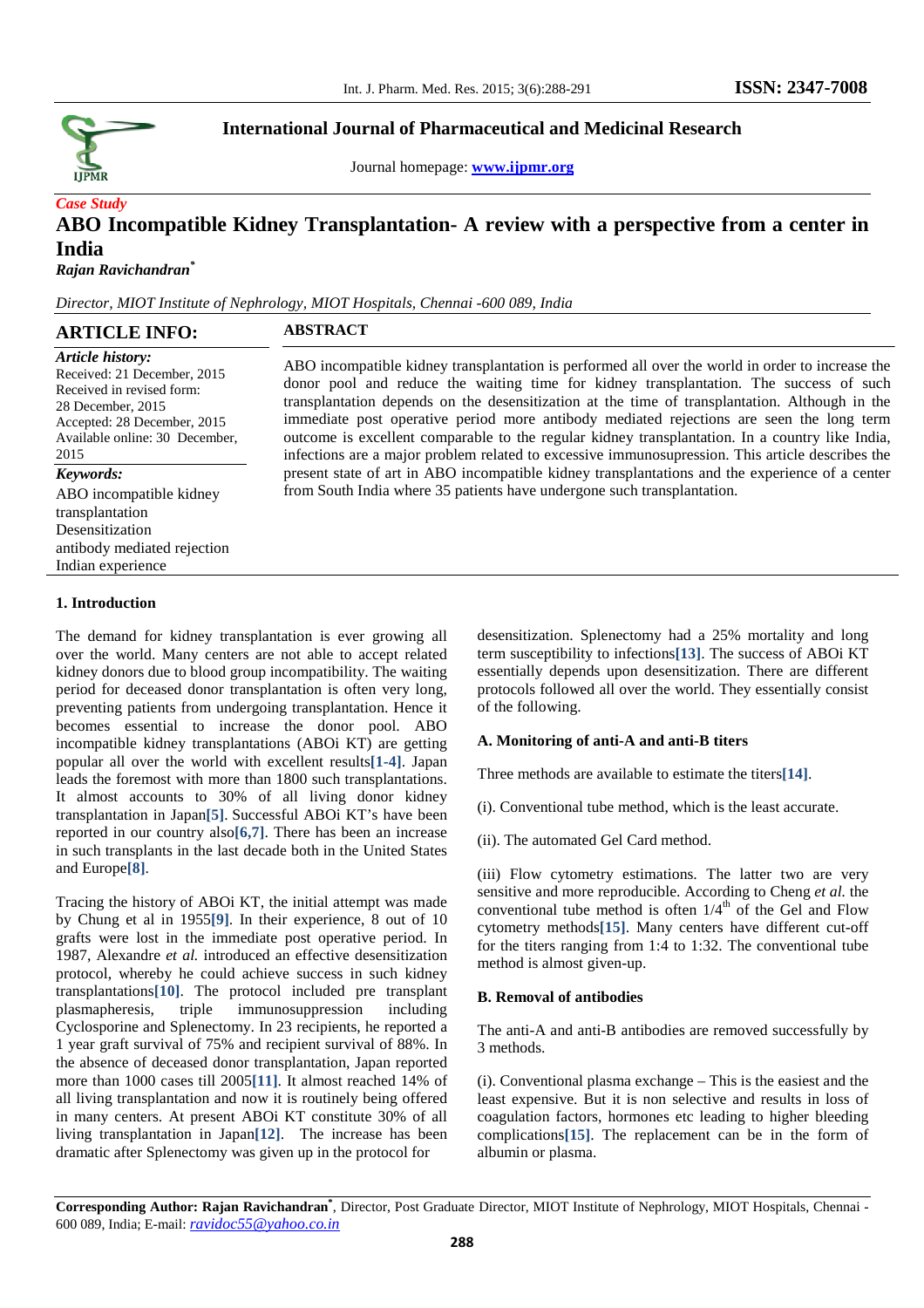(ii). DFPP (Double Filtration Plasmapheresis)**[16]** – This has two filters and the first one separates the cells from plasma and the second filter is more selective separating out the immunoglobulin from low molecular weight proteins. This procedure has less bleeding complication and requires fewer albumins for replacement. Of course it requires a special machine and is more expensive.

(iii). Immunoadsorption (IA)**[17]** – This involves separating out of plasma and passing out through specific anti-A, anti-B columns (Glycosorb) and returning the plasma back to the patient. This is the most efficient method of removal of antibodies and the most expensive.

#### **C. Intravenous immunoglobulin (IVIG)**

Almost all the centers give either low or regular dose of IVIG following each plasma exchange**[18]**. The IVIG place the role in down regulation of the antibody mediated immune response. It inhibits the CD-19 expression on the activated Bcell as well as that of the complement and allows reactive Tcell. It blocks the Fc receptor on the mononuclear phagocyte. The effect of IVIG will persist for several months after administration. Two of the major Japanese centers Tanabe and Uchida do not use IVIG.

# **D. Anti CD-20 monoclonal antibody (Rituximab)**

Rituximab has replaced splnectomy in ABOi KT**[19]**. It directly inhibits B-cell proliferation and induces cellular apoptosis through the binding of complement. It is considered a chemical splenectomy because of its potent B-cell ablation. Its effect is seen in 72hrs and lasts several months. Majority of the center use single dose of Rituximab a week to 2 prior to kidney transplantation. The dose used is also variable. Majority give 375 mg/m<sup>2</sup>[18]. Tanabe has shown the 200 mg of Rituximab is as effective as the conventional dose in B Cell depletion both in the periphery and spleen**[20]**. The long term outcome of patient who received the conventional dose and the reduced dose of Rituximab has not been different**[21]**. Flint and Montgomery et al have shown successful transplantations without using Rituximab only with plasma exchange and IVIG. They reported a graft survival rate of 88.7%**[22]**.

#### **E. Immunosuppression**

Steriods, Mycophenolate, Calcineurin inhibitors and induction with Basiliximab or ATG is the standard protocol. Tanabe has shown that Tacrolimus has an improved graft survival over Cyclosporine administration**[19]**.

#### **F. Post operative monitoring**

Post operatively, the titers are monitored for varying periods by different centers. As a routine very few centers give plasmapheresis at present. A jump in titer more than 1:16 may warrant intervention in the form of plasmapheresis**[18]**. The titers do not necessarily correlate with the renal functions. Impairment in renal function requires immediate intervention**[20].**

## **Antibody Mediated Rejection (ABMR)**

ABMR is being primary cause of graft loss after ABOi KT.

Recent studies have shown an incidence between 17.9 up to 30% of ABOi KT's**[23-25]**. The greatest of ABMR is seen between 2 to 7 days and rarely occurs after 1 month. The critical period seems to be the first two weeks, during which accommodation is established**[26]**. Accommodation is a process where in spite of antibodies, the graft has normal function. Often C4D is present in the graft with normal function and structure. The mechanism of accommodation is not well understood. Often ABMR is precipitated by bacterial infections since bacteria share the blood group antigens. The diagnosis to ABMR has to be rapid. Any drop in urine output warrants an immediate biopsy. The standard treatment for ABMR is plasmapheresis followed by low dose IVIG on alternate days till renal function improves**[27]**. In refractory cases, Rituximab or Bortezomib has been tried**[28]**. Splenectomy has also been used as a rescue treatment in severe ABMR**[29]**.

# **Clinical outcomes of ABOi KT**

Several centers have reported excellent graft and patient survival in the short term. Montgomery reported 1 year patient and graft survival of 96.3% and 98.3% respectively in a cohort of 60 patients**[30]**. Oettl *et al.* demonstrated 100% survival of both patients and graft at 1 year**[31]**. The long term outcomes have also been equivalent to regular kidney transplantations. Tyden et al reported a graft survival of 97% for ABOi KT as compared to 95% of compatible kidney transplantations in a 5 year follow up**[32]**. Tanabe reported the outcome of 850 ABOi KT's performed in Japan between 1989 and 2005. The 5 year graft survival was 79% with patient survival of 90%**[19]**. Montgomery reported patients and graft survival of 89% at John Hopkins hospital**[30]**. Fuchinoue et al reported a 5 year graft survival 100%**[33]**.

#### **Our center experience**

We started our ABOi KT in MIOT Hospitals, Chennai, India in 2009. So far 35 patients have undergone such transplantations. All transplants were worked up in similar fashion to regular kidney transplantation. Preconditioning was done as per Tanabe's protocol **[34]**. A single dose of 200 micrograms Rituximab was given 7 days prior to kidney transplantation. Patients were put on a triple immunosuppression consisting of Tacrolimus 0.1 mg/kg body weight, Mycophenolate 1 gm twice a day and Predinsolone 10 mg/day. The Tacrolimus levels were adjusted to 10-12 ng/ml. Alternate day plasma exchange was carried out at 40 ml/kg body weight after dialysis. Albumin with saline was used as replacement fluid. Anti-A and Anti-B titers were estimated on a daily basis using conventional Tube method initially and subsequently by Gel Card method. Transplantation was carried out if the titers dropped to 1:16 or less (Gel Card Method). Basiliximab was given as induction therapy. Post operatively the titers were monitored on a daily basis for the first 2 weeks. After 2 weeks, the steroid dose was brought down to maintenance dose of 5 mg, Tacrolimus levels to 5-10 ng/ml and 1.5 gm of Mycophenolate per day. After one month, the Tacrolimus level was brought down to 3-5 ng/ml.

The very first patient who had ABOi KT had hyperacute rejection on table. This put our programme back by about 1 year and we could restart regularly only from 2010. Including the first patient, 6 had Antibody Mediated Rejection (ABMR).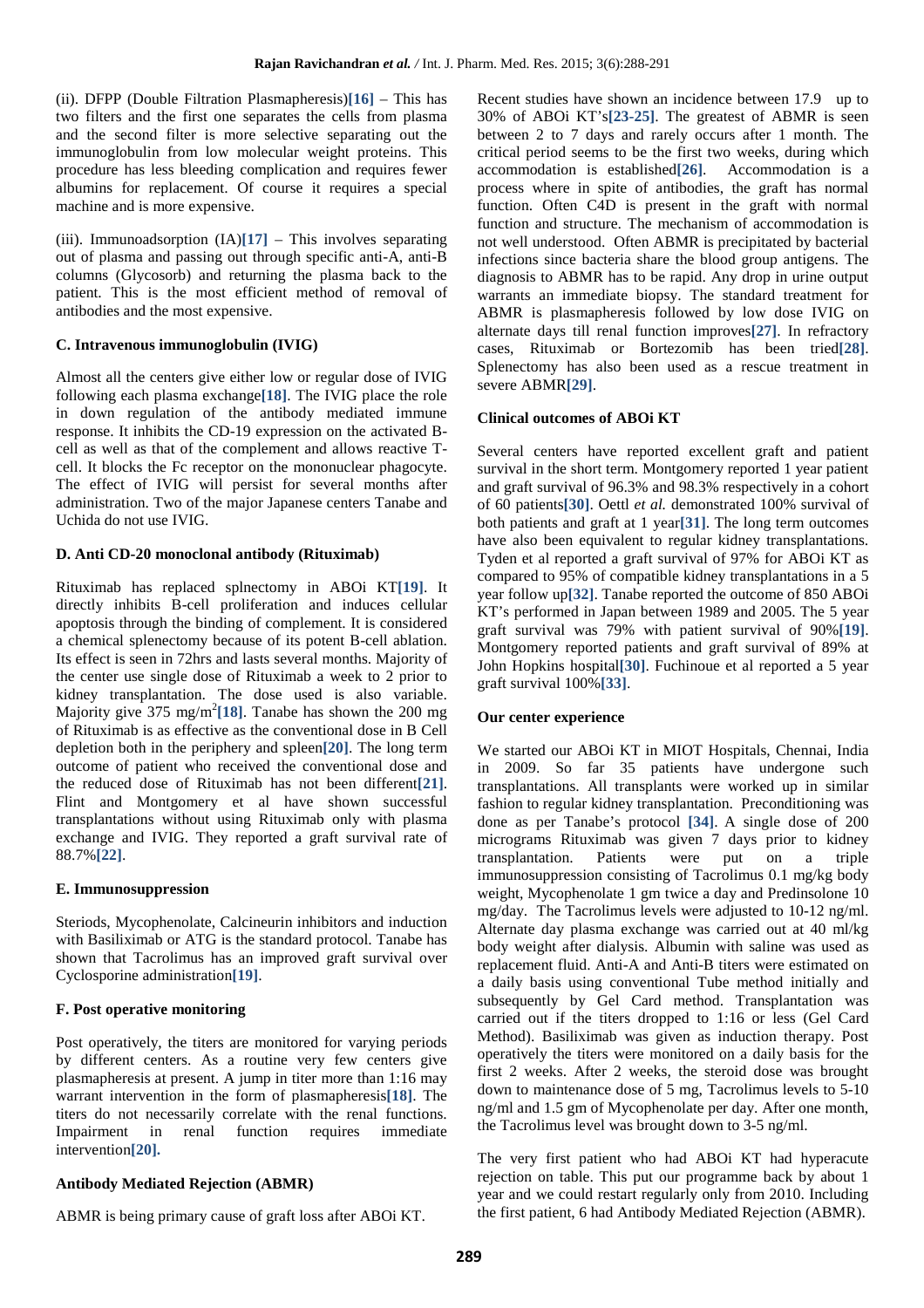Out of these, 2 of the grafts could be salvaged. 2 patients were lost out of the 35, one due to bleeding complication in the first post operative week and other due to pulmonary aspergillosis 3 months after successful transplantation with normal functioning graft. 3 of the patients who lost their graft due to rejection have undergone successful re-transplantation with deceased donors subsequently. 30 patients are doing well. The follow-up period has been between 2 to 60 months. The average serum creatinine is 1.2 mg % with the range between 0.8 and 1.8. Out of the 35 patients, 21 were male and 14 females. 5 were diabetic. 8 patients had parents as donors, 16 as spouses and 2 unrelated (Mother-in-law and Brother-inlaw). The transplants have been across various blood groups with maximum number of patients being 'O' (22), 'A' (9) and 'B' (4). 2 patients developed recurrent urinary tract infection which could be treated successfully. 1 patient who had CAPD for 10 years could undergo successful transplantation because we started the ABOi KT programme. 3 were children less than 16 years of age. ABMR occurred in 6 patients in the first week of transplantation itself. 2 of them had hyper acute rejection and the graft had to be removed. 2 patients developed ABMR precipitated by UTI. In spite of plasmapheresis and IVIG therapy, the grafts were lost. In 2 other patients, the ABMR reversed successfully after the initiation of plasma exchange and IVIG. This was because we picked up the rejection very early due to our previous experience and initiated the patients on therapy without waiting for the biopsy results. It is essential that time is not lost to initiate therapy to save the graft. The approximate cost for ABOi KT in our center is USD 15000 for 2 week hospitalization including plasma exchange, induction therapy etc.

#### **Conclusion**

Summarizing, ABOi KT has come to stay all over the world. Very few centers in India offer this on a regular basis. Sporadically many centers have done such transplantations successfully. The biggest obstacles are fear of increased infections, increased ABMR and increased cost. Our experience with 35 patients has shown that ABOi KT can safely be accepted as a line of treatment in a country like India.

#### **References**

- **[1].** Tydén G., Kumlien G., Berg U., ABO-incompatible kidney transplantation in children, Pediatric Transplantation 2011;15:5:502-504.
- **[2].** Takahashi K., Saito K., Takahara S., Okuyama A., Tanabe K., Toma H., Excellent Long-term Outcome of ABO-Incompatible Living Donor Kidney Transplantation in Japan, American Journal of Transplantation 2004;4:7:1089-1096.
- **[3].** Shishido S., Hyodo Y., Aoki Y., Takasu J., Kawamura T., Sakai K *et al*., Outcomes of Pediatric ABO-Incompatible Kidney Transplantations Are Equivalent to ABO-Compatible Controls, Transplantation Proceedings 2012;44:1:214-216.
- **[4].** Montgomery J., Berger J., Warren D., James N., Montgomery R., Segev D., Outcomes of ABO-

Incompatible Kidney Transplantation in the United States, Transplantation 2012; 93: 603-609.

- **[5].** Takahashi K., ABO-Incompatible kidney transplantation The surprising absence of hyperacute rejections, Hirosaki Medical Journal 2013; 64(Suppl.):S28-S44.
- **[6].** Ravichandran R., Kanakaraj A., Shakthivel A., Srinivas C., ABO incompatible kidney transplantation - A single center experience, Indian Journal of Transplantation 2012;6:4:103-106.
- **[7].** Virani Z., Bhagat A., Rajput P., Shah B., Pagar S., Bala S *et al*., Our initial experience with ABO-incompatible transplant, Indian Journal of Transplantation 2014;8:4:132-133.
- **[8].** Muramatsu M., ABO incompatible renal transplants: Good or bad, World Journal of Transplantation 2014;4:1:18.
- **[9].** Chung B., Lee J., Kang S., Sun I., Choi S., Park H *et al*., Comparison of Clinical Outcome between High and Low Baseline Anti-ABO Antibody Titers in ABO-Incompatible Kidney Transplantation, Renal Failure 2011;33:2:150-158.
- **[10].** Alexandre G., Squifflet J., De Bruyere M., Latinne D., Reding R., Gianello P *et al*., Present experiences in a series of 26 ABO-incompatible living donor renal allografts, Transplant Proceedings 1987;19: 4538-4542.
- **[11].** Ishida H., Tanabe K., Toma H., Akiba T., Therapeutic Apheresis Therapy for ABO-incompatible Renal Transplantations, Therapeutic Apheresis and Dialysis 2003;7:6:520-528.
- **[12].** Saito K., Takahashi K., The Japan ABO-incompatible transplantation committee, In:Takahashi K. Tanaka K,editors, New strategies for ABO-incompatible kidney transplantation-2012, Tokyo: Nihon Igakukan 2012;3-15.
- **[13].** Cadili A., de Gara C., Complications of Splenectomy, The American Journal of Medicine 2008;121:5:371-375.
- **[14].** Cheng D., Hao Y., Comparative Evaluation of the Microcolumn Gel Card Test and the Conventional Tube Test for Measurement of Titres of Immunoglobulin G Antibodies to Blood Group A and Blood Group B, Journal of International Medical Research 2011;39:3:934- 943.
- **[15].** Tobian A., Shirey R., Montgomery R., Tisch D., Ness P., King K., Therapeutic plasma exchange reduces ABO titers to permit ABO-incompatible renal transplantation, Transfusion 2009;49:6:1248-1254.
- **[16].** Tanabe K., Double-Filtration Plasmapheresis, Transplantation 2007;84(Supplement):S30-S32.
- **[17].** Tydén G., Kumlien G., Efvergren M., Present Techniques for Antibody Removal, Transplantation 2007;84(Supplement):S27-S29.